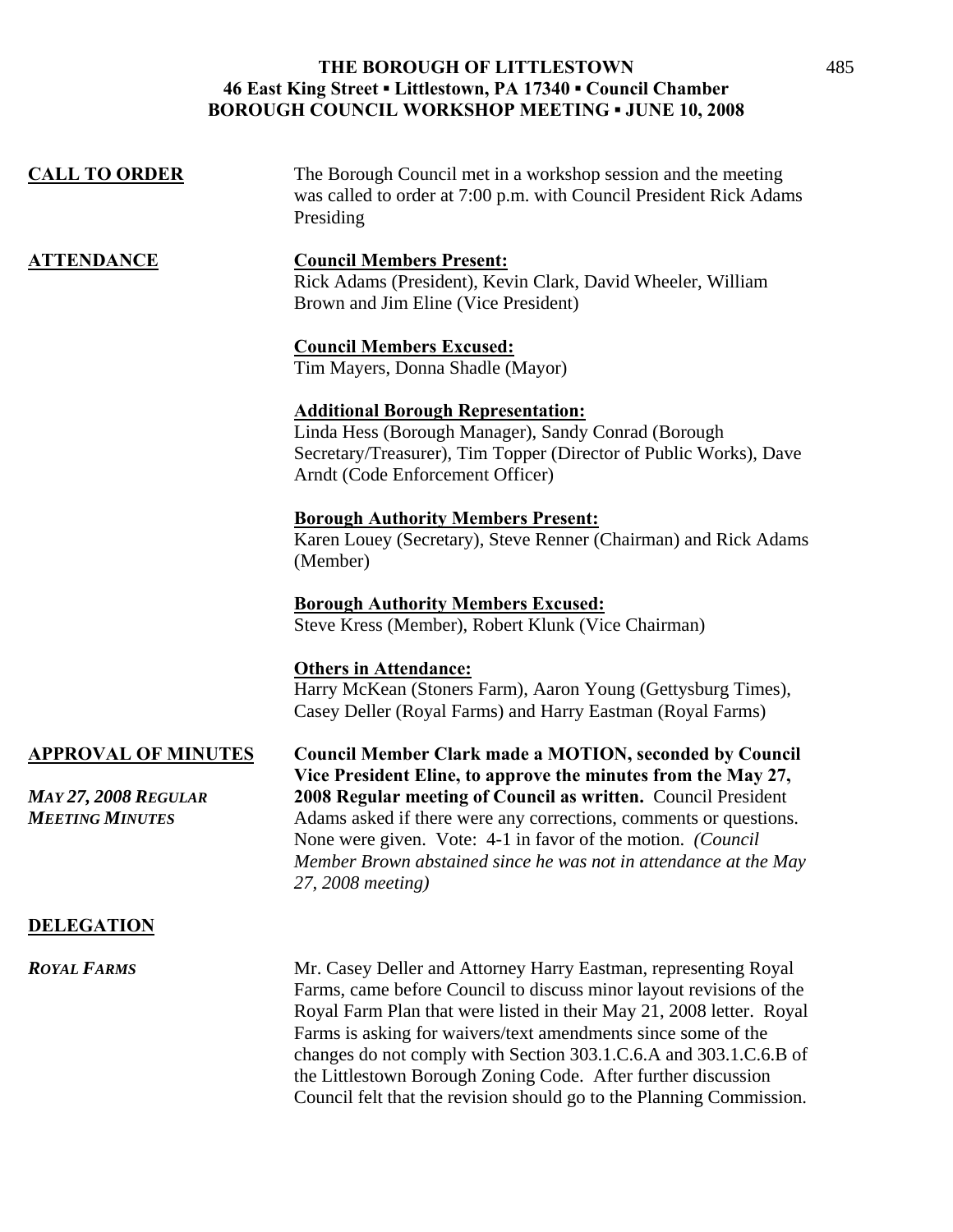## **THE BOROUGH OF LITTLESTOWN 46 East King Street ▪ Littlestown, PA 17340 ▪ Council Chamber BOROUGH COUNCIL WORKSHOP MEETING ▪ JUNE 10, 2008**

| <b>ROYAL FARMS</b><br>(Continued)                               | <b>Council Member Clark made a MOTION, seconded by Council</b><br>Member Brown, to table and send to the Planning Commission<br>the request from Royal Farms asking for waivers/text<br>amendments regarding Section 303.1.C.6.A and 303.1.C.6.B.<br>Council President Adams asked for any questions or comments.<br>None were given. Vote: 5-0 in favor of the motion. |
|-----------------------------------------------------------------|-------------------------------------------------------------------------------------------------------------------------------------------------------------------------------------------------------------------------------------------------------------------------------------------------------------------------------------------------------------------------|
| <b>BOROUGH AUTHORITY</b>                                        | The meeting of the Borough Authority was called to order by<br>Chairman, Steven Renner at 7:15 p.m.                                                                                                                                                                                                                                                                     |
| <b>VERIZON WIRELESS</b><br><b>AGREEMENT</b>                     | <b>Authority Member Louey made a MOTION, seconded by</b><br>Authority Member Adams, to approve the Verizon Wireless Cell<br>Tower Agreement as written. Chairman Renner asked if there<br>were any questions or comments. None were given. Vote: 3-0 in<br>favor of the motion.                                                                                         |
|                                                                 | No other business was brought forward.                                                                                                                                                                                                                                                                                                                                  |
| <b>ADJOURNMENT</b>                                              | <b>Authority Member Adams made a MOTION, seconded by</b><br>Authority Member Louey, to adjourn the meeting of the<br>Borough Authority. Chairman Renner asked if there were any<br>questions or comments. None were given. Vote: 3-0 in favor of the<br>motion.                                                                                                         |
|                                                                 | The meeting adjourned at 7:20 p.m.                                                                                                                                                                                                                                                                                                                                      |
| <b>APPROVAL AND</b><br><b>PAYMENT OF BILLS</b>                  | <b>Council Vice President Eline made a MOTION, seconded by</b><br>Council Member Clark, to pay the bills in the amount of<br>\$132,567.51. Council President Adams asked if there were any<br>questions or comments. None were given. Vote: 5-0 in favor of the<br>motion.                                                                                              |
| <b>APPROVAL OF</b><br><b>REVENUE AND</b><br><b>EXPENDITURES</b> |                                                                                                                                                                                                                                                                                                                                                                         |
| <b>SECRETARY'S REPORT</b>                                       | <b>Council Vice President Eline made a MOTION, seconded by</b><br><b>Council Member Wheeler, to approve the Secretary/Treasurer's</b><br>Report of Revenues reported for the month of May. Council<br>President Adams asked if there were any questions or comments.<br>None were given. Vote: 5-0 in favor of the motion.                                              |